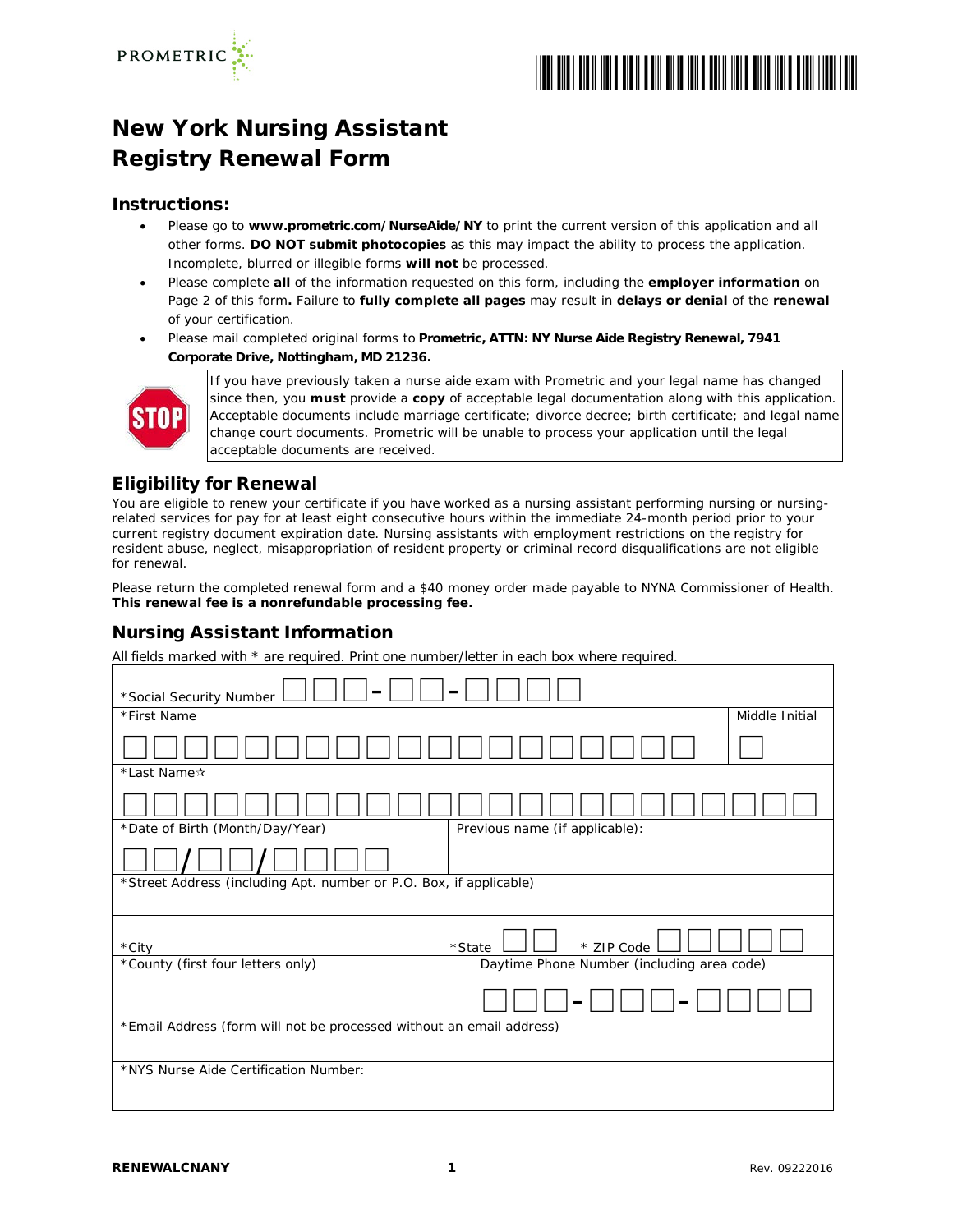

#### Employment Information

Current or previous employer

| *Name of Facility or Agency Where Employed                                                                                                                                                                                                                                                                                       |        |           |
|----------------------------------------------------------------------------------------------------------------------------------------------------------------------------------------------------------------------------------------------------------------------------------------------------------------------------------|--------|-----------|
| *Employer/Facility Code $33$ $\Box$ $\Box$ $\Box$ $\Box$                                                                                                                                                                                                                                                                         |        |           |
| *Address of Employer (Street Address or P.O. Box)                                                                                                                                                                                                                                                                                |        |           |
| *City                                                                                                                                                                                                                                                                                                                            | *State | *Zip Code |
| *What Type of Nursing Assistant Employer is the Facility/Agency?<br>Traditional: $\Box$ Home Health Agency $\Box$ Hospital $\Box$ Hospice $\Box$ Residential/Assisted Living<br>$\Box$ (Long Term Care Facility/Nursing Home). Must provide name of facility:<br>Nontraditional: □ Staffing Agency □ Providing Private Duty Care |        |           |
|                                                                                                                                                                                                                                                                                                                                  |        |           |
| *Provide Dates of Employment as a Nursing Assistant:<br>mm/dd/yyyy                                                                                                                                                                                                                                                               |        |           |
| Are you currently employed at the facility listed above? $\Box$ Yes $\Box$ No<br>If No, Date of Termination: (MONTH/DAY/YEAR): __________________________________                                                                                                                                                                |        |           |
| *Name of person supervising your duties as a Nursing Assistant (current or former)                                                                                                                                                                                                                                               |        |           |

To be completed by staffing agencies ONLY.

Please provide the name of the NYS health care facility or NYS health care provider

where the Nurse Aide worked:

The individual named herein has worked for pay as a nurse aide, under the supervision of a registered nurse, at the health care facility listed above, for at least seven hours within the previous 24-month period. I certify to the best of my knowledge that the information put forth on this New York State Nursing Home Nurse Aide Registry Recertification Form is true and correct.

\_\_\_\_\_\_\_\_\_\_\_\_\_\_\_\_\_\_\_\_\_\_\_\_\_\_\_\_\_\_\_\_\_\_\_\_\_\_\_\_\_\_\_\_\_\_\_\_\_\_\_\_\_\_\_\_\_\_\_\_\_\_\_\_\_\_\_\_\_\_\_\_\_\_\_\_\_\_\_\_ \_\_\_\_\_\_\_\_\_\_\_\_\_\_\_

\_\_\_\_\_\_\_\_\_\_\_\_\_\_\_\_\_\_\_\_\_\_\_\_\_\_\_\_\_\_\_\_\_\_\_\_\_\_\_\_\_\_\_\_\_\_\_\_\_\_\_\_\_\_\_\_\_\_\_\_\_\_\_\_\_\_\_\_\_\_\_\_\_\_\_\_\_\_\_\_\_\_\_\_\_\_\_\_\_\_\_\_\_\_\_\_\_\_\_\_

\*Signature of Facility Operator or Designee **Date Acidemic Structure** Date Date

\*Name and Title (Printed or typed)

Please Note: If the Recertification is denied or pending for incomplete information, notification may be sent directly to the nurse aide who will be directed to contact the employer. You will receive a monthly report indicating the names of the nurse aides for whom you have submitted renewals during the month and the status of their recertifications. Nurse aides whose certifications are pending for additional information or fees will be included on the report. The nurse aide employer may use another New York State Nursing Home Nurse Aide Registry Recertification Form to submit the missing information by completing the nurse aide's name, Prometric ID and/or certificate number on the form, and the missing information. If the error message is related to non-payment, any fees sent in must include the nurse aide's name and Prometric ID and/or certification number.

**Questions:** For additional information, please visit our website at **[www.prometric.com/nurseaide.](http://www.prometric.com/nurseaide)**

Please make a copy of all completed forms for your personal records